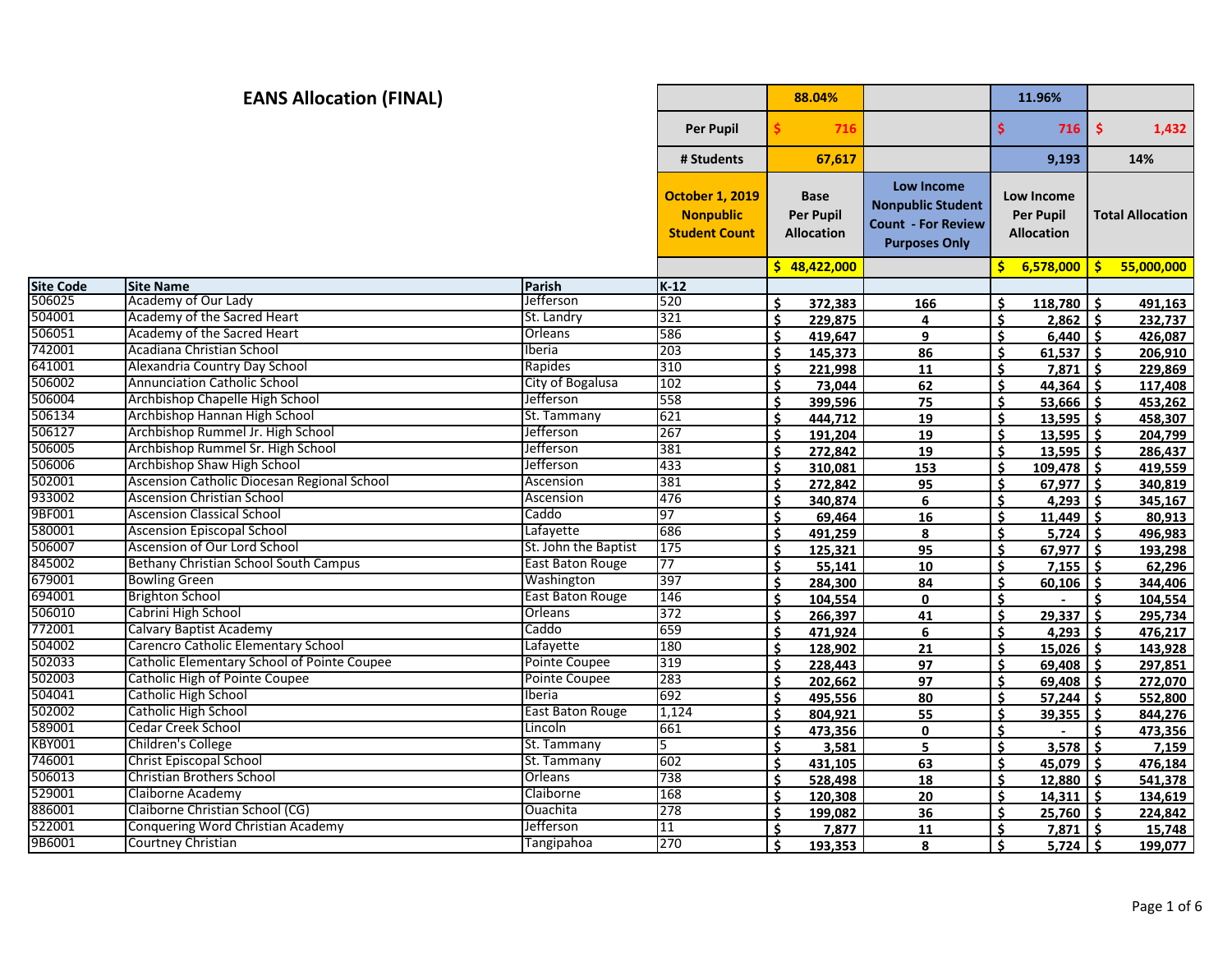## **88.04% 11.96% Per Pupil \$ 716 \$ 716 \$ 1,432 # Students 67,617 9,193 14% October 1, 2019 Nonpublic Student Count Base Per Pupil Allocation Low Income Nonpublic Student Count - For Review Purposes Only Low Income Per Pupil Allocation Total Allocation \$ 48,422,000 \$ 6,578,000 \$ 55,000,000 Site Code Site Name Parish K-12 EANS Allocation (FINAL)** Covenant Christian Academy Terrebonne 443 **\$ 317,242 0 \$ - \$ 317,242** De La Salle Junior High School Orleans 226 **\$ 161,844 17 \$ 12,164 \$ 174,008** De La Salle Senior High School Orleans 354 **\$ 253,507 17 \$ 12,164 \$ 265,671** Diocese of Baton Rouge Special Education Program East Baton Rouge 59 **\$ 42,251 25 \$ 17,889 \$ 60,140** E.D. White Catholic High School Lafourche 702 **\$ 502,717 5 \$ 3,578 \$ 506,295** Emmanuel Seventh day Adventist School Tangipahoa 40 **\$ 28,645 40 \$ 28,622 \$ 57,267** Episcopal High School East Baton Rouge 877 **\$ 628,039 19 \$ 13,595 \$ 641,634** Episcopal School of Acadiana St. Martin 561 **\$ 401,744 0 \$ - \$ 401,744** False River Academy Pointe Coupee 252 **\$ 180,463 96 \$ 68,692 \$ 249,155** Family Community Christian School Franklin 398 **\$ 285,016 200 \$ 143,109 \$ 428,125** Family Worship Christian Academy St. Landry 190 **\$ 136,063 170 \$ 121,643 \$ 257,706** First Baptist Church School Caddo 335 **\$ 239,901 35 \$ 25,044 \$ 264,945** Glenbrook School Webster 334 **\$ 239,185 16 \$ 11,449 \$ 250,634** Grace Christian School (P) Rapides 369 **\$ 264,249 0 \$ - \$ 264,249** Grace Episcopal School City of Monroe 147 **\$ 105,270 3 \$ 2,147 \$ 107,417** Holy Family Catholic School Lafayette 232 **\$ 166,140 149 \$ 106,616 \$ 272,756** HOLY FAMILY SCHOOL West Baton Rouge 356 **\$ 254,939 82 \$ 58,675 \$ 313,614** Holy Ghost School Tangipahoa 512 **\$ 366,654 47 \$ 33,631 \$ 400,285** Holy Name of Jesus School Orleans 408 **\$ 292,178 0 \$ - \$ 292,178** Holy Rosary School Lafourche 113 **\$ 80,922 27 \$ 19,320 \$ 100,242** Holy Savior Menard Central HS Rapides 454 **\$ 325,119 37 \$ 26,475 \$ 351,594** Holy Savior School Lafourche 70 **\$ 50,129 17 \$ 12,164 \$ 62,293** Hosanna Christian Academy East Baton Rouge 505 **\$ 361,641 330 \$ 236,128 \$ 597,769** Houma Christian School Terrebonne 648 **\$ 464,047 2 \$ 1,431 \$ 465,478** Immaculate Conception School Jefferson 428 **\$ 306,500 177 \$ 126,651 \$ 433,151** Isidore Newman School Orleans 995 **\$ 712,541 0 \$ - \$ 712,541** Jesus Good Shepherd School City of Monroe 232 **\$ 166,140 22 \$ 15,742 \$ 181,882** Jewish Community Day School Jefferson 41 **\$ 29,361 4 \$ 2,862 \$ 32,223** John Curtis Christian School Jefferson 853 **\$ 610,852 150 \$ 107,332 \$ 718,184** Life of Christ Christian Academy/Alternative Orleans 36 **\$ 25,780 18 \$ 12,880 \$ 38,660** Lynn Oaks School St. Bernard 128 **\$ 91,664 63 \$ 45,079 \$ 136,743** Martin Luther King Jr. Christian Academy East Baton Rouge 83 **\$ 59,438 69 \$ 49,373 \$ 108,811** Mary, Queen of Peace Catholic School St. Tammany 370 **\$ 264,965 8 \$ 5,724 \$ 270,689** Messiah Montessori Terrebonne 85 **\$ 60,870 4 \$ 2,862 \$ 63,732**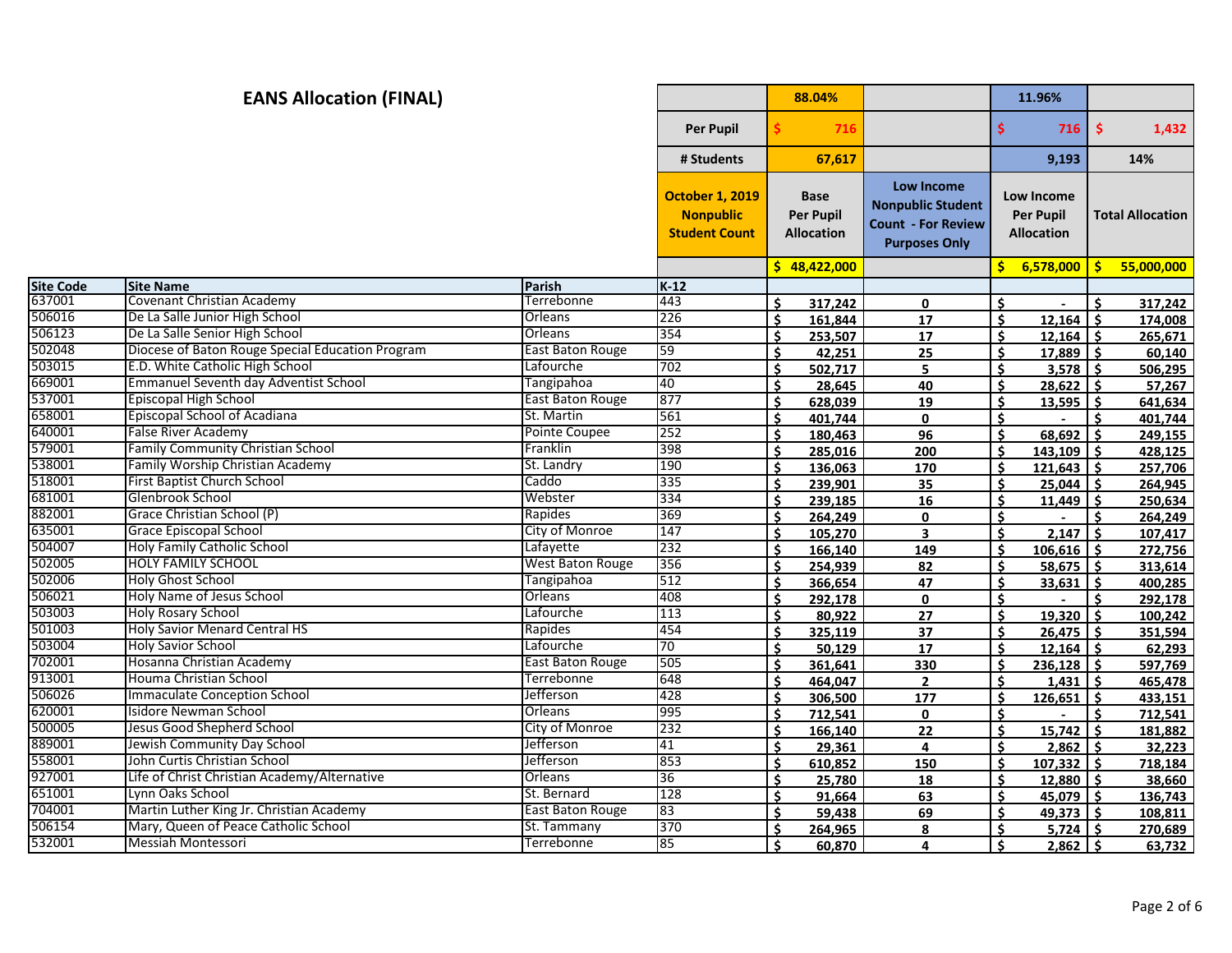|                  | <b>EANS Allocation (FINAL)</b>         |                         |                                                                    |    | 88.04%                                               |                                                                                                    |                    | 11.96%                                              |              |                         |
|------------------|----------------------------------------|-------------------------|--------------------------------------------------------------------|----|------------------------------------------------------|----------------------------------------------------------------------------------------------------|--------------------|-----------------------------------------------------|--------------|-------------------------|
|                  |                                        |                         | <b>Per Pupil</b>                                                   |    | 716                                                  |                                                                                                    | \$                 | 716                                                 | $\mathsf{S}$ | 1,432                   |
|                  |                                        |                         | # Students                                                         |    | 67,617                                               |                                                                                                    |                    | 9,193                                               |              | 14%                     |
|                  |                                        |                         | <b>October 1, 2019</b><br><b>Nonpublic</b><br><b>Student Count</b> |    | <b>Base</b><br><b>Per Pupil</b><br><b>Allocation</b> | <b>Low Income</b><br><b>Nonpublic Student</b><br><b>Count - For Review</b><br><b>Purposes Only</b> |                    | Low Income<br><b>Per Pupil</b><br><b>Allocation</b> |              | <b>Total Allocation</b> |
|                  |                                        |                         |                                                                    |    | \$48,422,000                                         |                                                                                                    | Ś.                 | 6,578,000                                           | S.           | 55,000,000              |
| <b>Site Code</b> | <b>Site Name</b>                       | Parish                  | $K-12$                                                             |    |                                                      |                                                                                                    |                    |                                                     |              |                         |
| 956001           | <b>Montessori Educational Center</b>   | Rapides                 | 130                                                                | Ś  | 93.096                                               | $\overline{2}$                                                                                     | Ś.                 | 1.431                                               | Ŝ            | 94,527                  |
| 952001           | Montessori School for Shreveport       | Caddo                   | 132                                                                | Ś  | 94,528                                               | 14                                                                                                 | Ś.                 | 10,018                                              | Ŝ.           | 104,546                 |
| 958001           | Montessori School of Baton Rouge       | <b>East Baton Rouge</b> | 4                                                                  | \$ | 2,868                                                | $\mathbf 0$                                                                                        | Ŝ.                 |                                                     | Ś.           | 2,868                   |
| 502008           | <b>Most Blessed Sacrament School</b>   | <b>East Baton Rouge</b> | 497                                                                | Ś  | 355,912                                              | 34                                                                                                 | \$                 | 24,329                                              | Ŝ            | 380,241                 |
| 506033           | <b>Mount Carmel Academy</b>            | Orleans                 | 1,258                                                              | \$ | 900.881                                              | 93                                                                                                 | Ś.                 | 66,546                                              | Ŝ.           | 967,427                 |
| 504012           | <b>Mount Carmel Elementary</b>         | Vermilion               | 282                                                                | Ś  | 201,946                                              | 22                                                                                                 | \$                 | $15,742$ \$                                         |              | 217,688                 |
| 855001           | Mt. Olive Christian School             | Claiborne               | $\overline{71}$                                                    | Ś  | 50,845                                               | 35                                                                                                 | \$                 | $25,044$ \$                                         |              | 75,889                  |
| 664001           | New Living Word School                 | Lincoln                 | 26                                                                 | Ś. | 18,619                                               | 15                                                                                                 | Ŝ.                 | $10,733$ \$                                         |              | 29,352                  |
| 735001           | Northlake Christian High School        | St. Tammany             | 611                                                                | Ś  | 437,550                                              | 29                                                                                                 | Ś.                 | $20,751$ \$                                         |              | 458,301                 |
| 672001           | Oak Forest Academy                     | Tangipahoa              | 704                                                                | Ś. | 504,150                                              | 59                                                                                                 | \$                 | $42,217$ \$                                         |              | 546,367                 |
| 656001           | Old Bethel Christian Academy           | Caldwell                | 58                                                                 | \$ | 41,535                                               | 23                                                                                                 | \$                 | $16,458$ \$                                         |              | 57,993                  |
| 504015           | Opelousas Catholic School              | St. Landry              | 495                                                                | \$ | 354,480                                              | 95                                                                                                 | Ś.                 | $67,977$ \$                                         |              | 422,457                 |
| 714002           | Open Door Christian Academy/7-12       | Livingston              | 49                                                                 | Ś. | 35,090                                               | 17                                                                                                 | Ś.                 | $12,164$ \$                                         |              | 47,254                  |
| 714001           | Open Door Christian Academy/ $K-6$     | Livingston              | 28                                                                 | Ś. | 20,051                                               | 28                                                                                                 | Ŝ.                 | $20,035$ \$                                         |              | 40,086                  |
| 632001           | Ouachita Christian School (CC)         | Ouachita                | 641                                                                | \$ | 459,034                                              | 17                                                                                                 | Ŝ.                 | 12,164                                              | -Ś           | 471,198                 |
| 500008           | Our Lady of Fatima School              | City of Monroe          | 217                                                                | Ś  | 155,398                                              | 51                                                                                                 | \$                 | 36,493                                              | Ŝ.           | 191,891                 |
| 504016           | Our Lady of Fatima School              | Lafayette               | 769                                                                | Ś  | 550,698                                              | 18                                                                                                 | \$                 | 12,880                                              | Ŝ.           | 563,578                 |
| 502009           | Our Lady of Mercy School               | <b>East Baton Rouge</b> | 848                                                                | Ś. | 607,271                                              | 41                                                                                                 | Ŝ.                 | $29,337$ \$                                         |              | 636,608                 |
| 506042           | Our Lady of Perpetual Help School      | Plaquemines             | 151                                                                | Ś. | 108,134                                              | 34                                                                                                 | Ŝ.                 | $24,329$ \$                                         |              | 132,463                 |
| 506041           | Our Lady of Perpetual Help School      | Jefferson               | 158                                                                | \$ | 113,147                                              | 158                                                                                                | Ś.                 | $113,056$   \$                                      |              | 226,203                 |
| 506044           | Our Lady of Prompt Succor School       | Jefferson               | $\overline{223}$                                                   | Ś. | 159,695                                              | 223                                                                                                | \$                 | $159,566$ \$                                        |              | 319,261                 |
| 506043           | Our Lady of Prompt Succor School       | St. Bernard             | 320                                                                | Ś  | 229,159                                              | 105                                                                                                | \$                 | 75,132                                              | Ŝ            | 304,291                 |
| 501011           | Our Lady of Prompt Succor School       | Rapides                 | 363                                                                | \$ | 259,952                                              | 54                                                                                                 | \$                 | $38,639$ \$                                         |              | 298,591                 |
| 506034           | Our Lady of the Lake School            | St. Tammany             | 552                                                                | \$ | 395,299                                              | 33                                                                                                 | Ŝ.                 | $23,613$ \$                                         |              | 418,912                 |
| 504019           | Our Mother of Peace Elementary School  | Acadia                  | 223                                                                | \$ | 159,695                                              | 69                                                                                                 | Ś.                 | $49.373$ 5                                          |              | 209,068                 |
| 734001           | <b>Parkview Baptist School</b>         | East Baton Rouge        | 1,114                                                              | Ś  | 797,760                                              | 60                                                                                                 | Ś.                 | $42,933$ \$                                         |              | 840,693                 |
| 506046           | Pope John Paul II High School          | St. Tammany             | 334                                                                | Ś  | 239.185                                              | 31                                                                                                 | Ś                  | 22.182                                              | Ŝ.           | 261,367                 |
| 690001           | Providence Classical Academy           | <b>Bossier</b>          | 438                                                                | Ś  | 313,661                                              | 9                                                                                                  | \$                 | 6,440                                               | Ŝ.           | 320,101                 |
| 905001           | <b>QuesTECH Learning</b>               | City of Monroe          | 73                                                                 | Ś  | 52,277                                               | 16                                                                                                 | Ś.                 | 11,449                                              | Ŝ.           | 63,726                  |
| 506048           | <b>Resurrection of Our Lord School</b> | Orleans                 | 363                                                                | \$ | 259,952                                              | 217                                                                                                | $\dot{\mathbf{S}}$ | 155,273                                             | Ŝ.           | 415,225                 |
| 634001           | <b>River Oaks School</b>               | Ouachita                | 262                                                                | Ś  | 187,624                                              | 0                                                                                                  | Ŝ.                 |                                                     | Ś.           | 187,624                 |
| 648001           | Riverfield Academy                     | Richland                | 399                                                                | ¢  | 285,733                                              | 0                                                                                                  | \$                 |                                                     |              | 285,733                 |
| 652001           | Riverside Academy                      | St. John the Baptist    | 465                                                                | Ś  | 332.997                                              | 92                                                                                                 | Ś.                 | 65.830                                              | . Ś          | 398,827                 |
| 504022           | Sacred Heart School                    | Evangeline              | 577                                                                | Ś. | 413.202                                              | 114                                                                                                | Ś.                 | $81,572$ \$                                         |              | 494,774                 |
|                  |                                        |                         |                                                                    |    |                                                      |                                                                                                    |                    |                                                     |              |                         |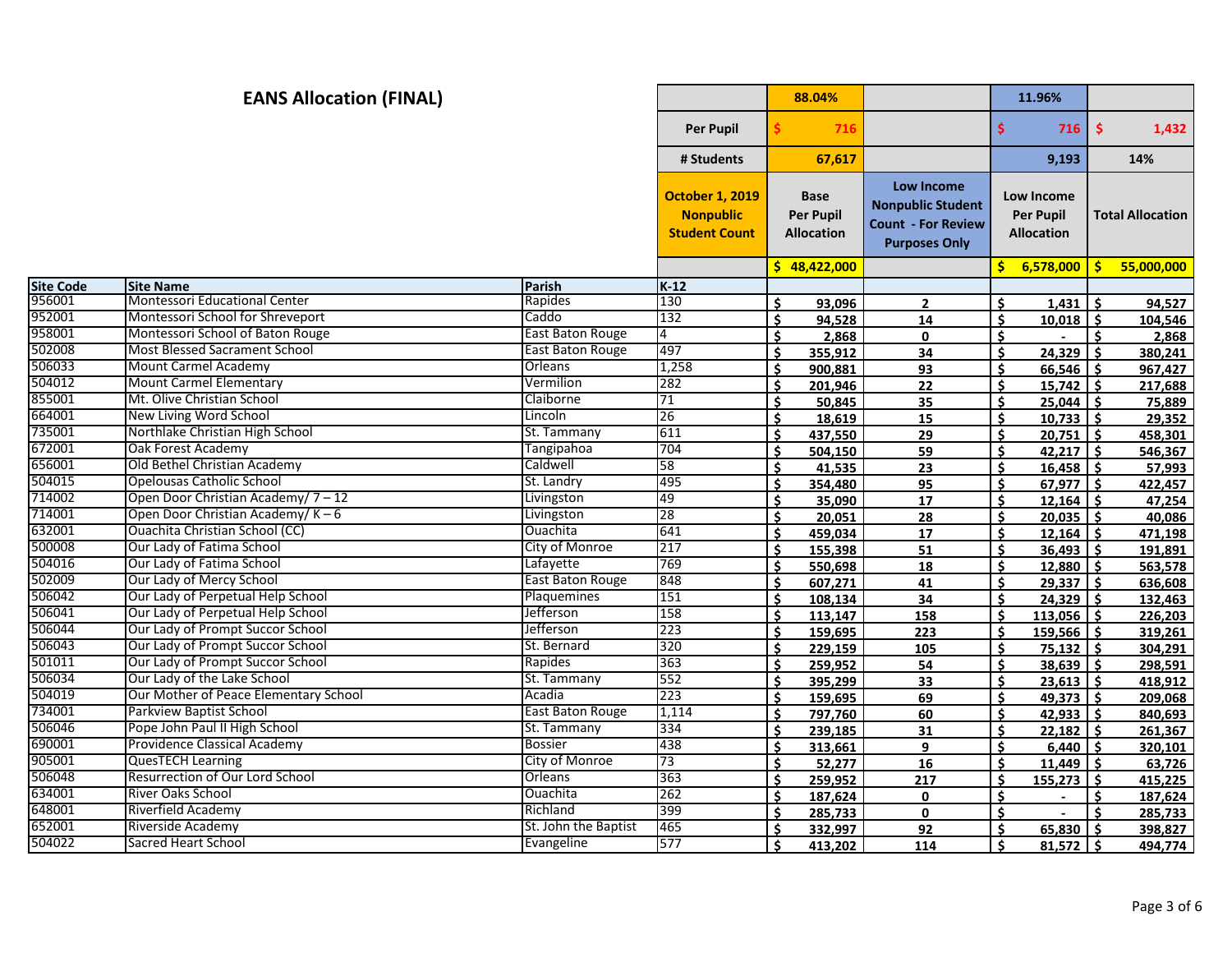| $\frac{1}{2}$<br><b>Per Pupil</b><br>\$<br>716<br>716<br>67,617<br>9,193<br># Students<br>14%<br><b>Low Income</b><br><b>October 1, 2019</b><br><b>Base</b><br>Low Income<br><b>Nonpublic Student</b><br><b>Nonpublic</b><br><b>Per Pupil</b><br><b>Per Pupil</b><br><b>Total Allocation</b><br><b>Count - For Review</b><br><b>Student Count</b><br><b>Allocation</b><br><b>Allocation</b><br><b>Purposes Only</b><br>\$48,422,000<br>\$6,578,000<br>S.<br><b>Site Code</b><br><b>Site Name</b><br>Parish<br>$K-12$<br>549001<br>Silliman Institute<br>East Feliciana<br>466<br>Ś.<br>Ś.<br>Ś.<br>333.713<br>0<br>525001<br>Southfield School<br>Caddo<br>252<br>180,463<br>Ś.<br>3,578<br>Ŝ.<br>Ś.<br>5<br>184,041<br>505009<br>St Louis Catholic High School<br>593<br>Calcasieu<br>27<br><b>S</b><br>Ś.<br>424,660<br>$19.320$ 5<br>443,980<br>502015<br>St. Aloysius School<br>East Baton Rouge<br>1,065<br>\$<br>\$.<br>$16,458$ \$<br>762,670<br>23<br>506055<br>St. Alphonsus School<br>198<br>Orleans<br>$\dot{\mathsf{s}}$<br>141,792<br>137<br>$98,030$ \$<br>\$<br>239,822<br>506056<br>St. Andrew the Apostle School<br>Orleans<br>324<br>Ś<br>\$<br>Ŝ.<br>232.023<br>38<br>27.191<br>506057<br>St. Angela Merici School<br>Jefferson<br>284<br>19,320<br>Ś<br>203,379<br>Ś.<br>222,699<br>27<br>l \$<br>506058<br>St. Ann School<br>Jefferson<br>627<br>47<br>Ŝ.<br>$33,631$ \$<br>Ŝ.<br>449.008<br>482,639<br>506059<br>St. Anthony School<br>222<br>Jefferson<br>Ś.<br>Ŝ.<br>88<br>$62,968$ \$<br>158,979<br>221,947<br>506159<br>St. Benedict the Moor<br>Orleans<br>51<br>\$<br>47<br>$33,631$ \$<br>Ś.<br>36,522<br>70,153<br>506062<br>St. Benilde School<br>Jefferson<br>218<br>$\mathsf{\hat{S}}$<br>Ś<br>47<br>33,631<br>Ś.<br>156.115<br>503007<br>St. Bernadette School<br>388<br>Terrebonne<br>\$<br>$27,191$ \$<br>Ś<br>277,855<br>38<br>506063<br>St. Catherine of Siena School<br><b>Jefferson</b><br>703<br>Ŝ.<br>5<br>Ŝ.<br>$3,578$ \$<br>503,434<br>504024<br>439<br>St. Cecilia School<br>Lafayette<br>Ś.<br>Ŝ.<br>$11,449$ \$<br>314,377<br>16<br>506065<br>St. Charles Borromeo School<br>St. Charles<br>348<br>Ś.<br>Ŝ.<br>15<br>$10,733$ \$<br>249,210<br>506066<br>St. Charles Catholic High School<br>St. John the Baptist<br>403<br>\$<br>Ś<br>288,597<br>97<br>$69,408$ \$<br>358,005<br>506067<br>St. Christopher<br>Jefferson<br>362<br>67<br>Ś<br>$47,941$ \$<br>Ś<br>259,236<br>307,177<br>506068<br>St. Clement of Rome School<br><b>Jefferson</b><br>368<br>Ŝ.<br>263,533<br>32<br>Ŝ.<br>$22,897$ \$<br>286,430<br>506069<br>St. Cletus School<br>277<br>Jefferson<br>Ŝ.<br>Ŝ.<br>$60,821$ \$<br>85<br>198,366<br>259,187<br>St. Dominic School<br>Orleans<br>606<br>\$<br>$15,742$ \$<br>Ś.<br>433,970<br>22<br>449,712<br>504026<br>St. Edmund School<br>339<br>St. Landry<br>31<br>\$<br>22,182<br>Ś.<br>242,765<br>Ŝ.<br>264,947<br>St. Edward School<br>230<br>Iberia<br>Ś<br>Ś<br>42<br>30,053<br>Ŝ.<br>164.708<br>194,761<br>St. Edward the Confessor School<br>Jefferson<br>312<br>\$<br>Ŝ.<br>223,430<br>44<br>$31,484$ \$<br>254,914<br>St. Elizabeth Ann Seton School<br>Jefferson<br>371<br>Ŝ.<br>Ŝ.<br>$11,449$ \$<br>265,681<br>16<br>277,130<br>St. Frances Cabrini School<br>244<br>Rapides<br>$\dot{\mathbf{S}}$<br>Ś.<br>174.734<br>193<br>$138.100$ S<br>312,834<br>St. Francis de Sales Cathedral School<br>Terrebonne<br>581<br>\$<br>416,067<br>65<br>Ŝ.<br>$46,510$ \$<br>462,577<br>St. Francis Xavier School<br>324<br>Jefferson<br>Ś<br>Š.<br>232,023<br>40<br>28,622<br>Ś.<br>260,645<br>St. Genevieve School<br>Lafourche<br>469<br>\$<br>Ś<br>335,861<br>30<br>21,466<br>-Ś<br>357,327<br>St. George School<br>1,105<br>East Baton Rouge<br>25<br>\$<br>$17,889$ \$<br>Ś.<br>791,314<br>809,203<br>223<br>St. George's Episcopal School<br>Orleans<br>Ś.<br>8<br>$5,724$ \$<br>\$.<br>159,695<br>165,419<br>St. Gregory Barbarigo School<br><b>Terrebonne</b><br>117<br>$\dot{\mathsf{s}}$<br>Ś.<br>83,786<br>$44,364$ \$<br>62<br>128,150<br>St. Ignatius School<br>359<br>St. Landry<br>$\dot{\mathsf{s}}$<br>¢<br>45<br>32,199<br>-Ś<br>257,088<br>289,287<br>St. James Episcopal Day School<br><b>East Baton Rouge</b><br>177<br>\$<br>Ś<br>126,754<br>3<br>2.147<br>-Ś<br>128,901<br>St. Joan of Arc School<br>166<br>Orleans<br>Ś.<br>118,876<br>Ŝ.<br>$69,408$ \$<br>97<br>188,284 |        | <b>EANS Allocation (FINAL)</b> |  | 88.04% |  | 11.96% |            |
|-----------------------------------------------------------------------------------------------------------------------------------------------------------------------------------------------------------------------------------------------------------------------------------------------------------------------------------------------------------------------------------------------------------------------------------------------------------------------------------------------------------------------------------------------------------------------------------------------------------------------------------------------------------------------------------------------------------------------------------------------------------------------------------------------------------------------------------------------------------------------------------------------------------------------------------------------------------------------------------------------------------------------------------------------------------------------------------------------------------------------------------------------------------------------------------------------------------------------------------------------------------------------------------------------------------------------------------------------------------------------------------------------------------------------------------------------------------------------------------------------------------------------------------------------------------------------------------------------------------------------------------------------------------------------------------------------------------------------------------------------------------------------------------------------------------------------------------------------------------------------------------------------------------------------------------------------------------------------------------------------------------------------------------------------------------------------------------------------------------------------------------------------------------------------------------------------------------------------------------------------------------------------------------------------------------------------------------------------------------------------------------------------------------------------------------------------------------------------------------------------------------------------------------------------------------------------------------------------------------------------------------------------------------------------------------------------------------------------------------------------------------------------------------------------------------------------------------------------------------------------------------------------------------------------------------------------------------------------------------------------------------------------------------------------------------------------------------------------------------------------------------------------------------------------------------------------------------------------------------------------------------------------------------------------------------------------------------------------------------------------------------------------------------------------------------------------------------------------------------------------------------------------------------------------------------------------------------------------------------------------------------------------------------------------------------------------------------------------------------------------------------------------------------------------------------------------------------------------------------------------------------------------------------------------------------------------------------------------------------------------------------------------------------------------------------------------------------------------------------------------------------------------------------------------------------------------------------------------------------------------------------------------------------------------------------------------------------------------------------------------|--------|--------------------------------|--|--------|--|--------|------------|
|                                                                                                                                                                                                                                                                                                                                                                                                                                                                                                                                                                                                                                                                                                                                                                                                                                                                                                                                                                                                                                                                                                                                                                                                                                                                                                                                                                                                                                                                                                                                                                                                                                                                                                                                                                                                                                                                                                                                                                                                                                                                                                                                                                                                                                                                                                                                                                                                                                                                                                                                                                                                                                                                                                                                                                                                                                                                                                                                                                                                                                                                                                                                                                                                                                                                                                                                                                                                                                                                                                                                                                                                                                                                                                                                                                                                                                                                                                                                                                                                                                                                                                                                                                                                                                                                                                                                                                       |        |                                |  |        |  |        | 1,432      |
|                                                                                                                                                                                                                                                                                                                                                                                                                                                                                                                                                                                                                                                                                                                                                                                                                                                                                                                                                                                                                                                                                                                                                                                                                                                                                                                                                                                                                                                                                                                                                                                                                                                                                                                                                                                                                                                                                                                                                                                                                                                                                                                                                                                                                                                                                                                                                                                                                                                                                                                                                                                                                                                                                                                                                                                                                                                                                                                                                                                                                                                                                                                                                                                                                                                                                                                                                                                                                                                                                                                                                                                                                                                                                                                                                                                                                                                                                                                                                                                                                                                                                                                                                                                                                                                                                                                                                                       |        |                                |  |        |  |        |            |
|                                                                                                                                                                                                                                                                                                                                                                                                                                                                                                                                                                                                                                                                                                                                                                                                                                                                                                                                                                                                                                                                                                                                                                                                                                                                                                                                                                                                                                                                                                                                                                                                                                                                                                                                                                                                                                                                                                                                                                                                                                                                                                                                                                                                                                                                                                                                                                                                                                                                                                                                                                                                                                                                                                                                                                                                                                                                                                                                                                                                                                                                                                                                                                                                                                                                                                                                                                                                                                                                                                                                                                                                                                                                                                                                                                                                                                                                                                                                                                                                                                                                                                                                                                                                                                                                                                                                                                       |        |                                |  |        |  |        |            |
|                                                                                                                                                                                                                                                                                                                                                                                                                                                                                                                                                                                                                                                                                                                                                                                                                                                                                                                                                                                                                                                                                                                                                                                                                                                                                                                                                                                                                                                                                                                                                                                                                                                                                                                                                                                                                                                                                                                                                                                                                                                                                                                                                                                                                                                                                                                                                                                                                                                                                                                                                                                                                                                                                                                                                                                                                                                                                                                                                                                                                                                                                                                                                                                                                                                                                                                                                                                                                                                                                                                                                                                                                                                                                                                                                                                                                                                                                                                                                                                                                                                                                                                                                                                                                                                                                                                                                                       |        |                                |  |        |  |        | 55,000,000 |
|                                                                                                                                                                                                                                                                                                                                                                                                                                                                                                                                                                                                                                                                                                                                                                                                                                                                                                                                                                                                                                                                                                                                                                                                                                                                                                                                                                                                                                                                                                                                                                                                                                                                                                                                                                                                                                                                                                                                                                                                                                                                                                                                                                                                                                                                                                                                                                                                                                                                                                                                                                                                                                                                                                                                                                                                                                                                                                                                                                                                                                                                                                                                                                                                                                                                                                                                                                                                                                                                                                                                                                                                                                                                                                                                                                                                                                                                                                                                                                                                                                                                                                                                                                                                                                                                                                                                                                       |        |                                |  |        |  |        |            |
|                                                                                                                                                                                                                                                                                                                                                                                                                                                                                                                                                                                                                                                                                                                                                                                                                                                                                                                                                                                                                                                                                                                                                                                                                                                                                                                                                                                                                                                                                                                                                                                                                                                                                                                                                                                                                                                                                                                                                                                                                                                                                                                                                                                                                                                                                                                                                                                                                                                                                                                                                                                                                                                                                                                                                                                                                                                                                                                                                                                                                                                                                                                                                                                                                                                                                                                                                                                                                                                                                                                                                                                                                                                                                                                                                                                                                                                                                                                                                                                                                                                                                                                                                                                                                                                                                                                                                                       |        |                                |  |        |  |        | 333,713    |
|                                                                                                                                                                                                                                                                                                                                                                                                                                                                                                                                                                                                                                                                                                                                                                                                                                                                                                                                                                                                                                                                                                                                                                                                                                                                                                                                                                                                                                                                                                                                                                                                                                                                                                                                                                                                                                                                                                                                                                                                                                                                                                                                                                                                                                                                                                                                                                                                                                                                                                                                                                                                                                                                                                                                                                                                                                                                                                                                                                                                                                                                                                                                                                                                                                                                                                                                                                                                                                                                                                                                                                                                                                                                                                                                                                                                                                                                                                                                                                                                                                                                                                                                                                                                                                                                                                                                                                       |        |                                |  |        |  |        |            |
|                                                                                                                                                                                                                                                                                                                                                                                                                                                                                                                                                                                                                                                                                                                                                                                                                                                                                                                                                                                                                                                                                                                                                                                                                                                                                                                                                                                                                                                                                                                                                                                                                                                                                                                                                                                                                                                                                                                                                                                                                                                                                                                                                                                                                                                                                                                                                                                                                                                                                                                                                                                                                                                                                                                                                                                                                                                                                                                                                                                                                                                                                                                                                                                                                                                                                                                                                                                                                                                                                                                                                                                                                                                                                                                                                                                                                                                                                                                                                                                                                                                                                                                                                                                                                                                                                                                                                                       |        |                                |  |        |  |        |            |
|                                                                                                                                                                                                                                                                                                                                                                                                                                                                                                                                                                                                                                                                                                                                                                                                                                                                                                                                                                                                                                                                                                                                                                                                                                                                                                                                                                                                                                                                                                                                                                                                                                                                                                                                                                                                                                                                                                                                                                                                                                                                                                                                                                                                                                                                                                                                                                                                                                                                                                                                                                                                                                                                                                                                                                                                                                                                                                                                                                                                                                                                                                                                                                                                                                                                                                                                                                                                                                                                                                                                                                                                                                                                                                                                                                                                                                                                                                                                                                                                                                                                                                                                                                                                                                                                                                                                                                       |        |                                |  |        |  |        | 779,128    |
|                                                                                                                                                                                                                                                                                                                                                                                                                                                                                                                                                                                                                                                                                                                                                                                                                                                                                                                                                                                                                                                                                                                                                                                                                                                                                                                                                                                                                                                                                                                                                                                                                                                                                                                                                                                                                                                                                                                                                                                                                                                                                                                                                                                                                                                                                                                                                                                                                                                                                                                                                                                                                                                                                                                                                                                                                                                                                                                                                                                                                                                                                                                                                                                                                                                                                                                                                                                                                                                                                                                                                                                                                                                                                                                                                                                                                                                                                                                                                                                                                                                                                                                                                                                                                                                                                                                                                                       |        |                                |  |        |  |        |            |
|                                                                                                                                                                                                                                                                                                                                                                                                                                                                                                                                                                                                                                                                                                                                                                                                                                                                                                                                                                                                                                                                                                                                                                                                                                                                                                                                                                                                                                                                                                                                                                                                                                                                                                                                                                                                                                                                                                                                                                                                                                                                                                                                                                                                                                                                                                                                                                                                                                                                                                                                                                                                                                                                                                                                                                                                                                                                                                                                                                                                                                                                                                                                                                                                                                                                                                                                                                                                                                                                                                                                                                                                                                                                                                                                                                                                                                                                                                                                                                                                                                                                                                                                                                                                                                                                                                                                                                       |        |                                |  |        |  |        | 259,214    |
|                                                                                                                                                                                                                                                                                                                                                                                                                                                                                                                                                                                                                                                                                                                                                                                                                                                                                                                                                                                                                                                                                                                                                                                                                                                                                                                                                                                                                                                                                                                                                                                                                                                                                                                                                                                                                                                                                                                                                                                                                                                                                                                                                                                                                                                                                                                                                                                                                                                                                                                                                                                                                                                                                                                                                                                                                                                                                                                                                                                                                                                                                                                                                                                                                                                                                                                                                                                                                                                                                                                                                                                                                                                                                                                                                                                                                                                                                                                                                                                                                                                                                                                                                                                                                                                                                                                                                                       |        |                                |  |        |  |        |            |
|                                                                                                                                                                                                                                                                                                                                                                                                                                                                                                                                                                                                                                                                                                                                                                                                                                                                                                                                                                                                                                                                                                                                                                                                                                                                                                                                                                                                                                                                                                                                                                                                                                                                                                                                                                                                                                                                                                                                                                                                                                                                                                                                                                                                                                                                                                                                                                                                                                                                                                                                                                                                                                                                                                                                                                                                                                                                                                                                                                                                                                                                                                                                                                                                                                                                                                                                                                                                                                                                                                                                                                                                                                                                                                                                                                                                                                                                                                                                                                                                                                                                                                                                                                                                                                                                                                                                                                       |        |                                |  |        |  |        |            |
|                                                                                                                                                                                                                                                                                                                                                                                                                                                                                                                                                                                                                                                                                                                                                                                                                                                                                                                                                                                                                                                                                                                                                                                                                                                                                                                                                                                                                                                                                                                                                                                                                                                                                                                                                                                                                                                                                                                                                                                                                                                                                                                                                                                                                                                                                                                                                                                                                                                                                                                                                                                                                                                                                                                                                                                                                                                                                                                                                                                                                                                                                                                                                                                                                                                                                                                                                                                                                                                                                                                                                                                                                                                                                                                                                                                                                                                                                                                                                                                                                                                                                                                                                                                                                                                                                                                                                                       |        |                                |  |        |  |        |            |
|                                                                                                                                                                                                                                                                                                                                                                                                                                                                                                                                                                                                                                                                                                                                                                                                                                                                                                                                                                                                                                                                                                                                                                                                                                                                                                                                                                                                                                                                                                                                                                                                                                                                                                                                                                                                                                                                                                                                                                                                                                                                                                                                                                                                                                                                                                                                                                                                                                                                                                                                                                                                                                                                                                                                                                                                                                                                                                                                                                                                                                                                                                                                                                                                                                                                                                                                                                                                                                                                                                                                                                                                                                                                                                                                                                                                                                                                                                                                                                                                                                                                                                                                                                                                                                                                                                                                                                       |        |                                |  |        |  |        |            |
|                                                                                                                                                                                                                                                                                                                                                                                                                                                                                                                                                                                                                                                                                                                                                                                                                                                                                                                                                                                                                                                                                                                                                                                                                                                                                                                                                                                                                                                                                                                                                                                                                                                                                                                                                                                                                                                                                                                                                                                                                                                                                                                                                                                                                                                                                                                                                                                                                                                                                                                                                                                                                                                                                                                                                                                                                                                                                                                                                                                                                                                                                                                                                                                                                                                                                                                                                                                                                                                                                                                                                                                                                                                                                                                                                                                                                                                                                                                                                                                                                                                                                                                                                                                                                                                                                                                                                                       |        |                                |  |        |  |        | 189,746    |
|                                                                                                                                                                                                                                                                                                                                                                                                                                                                                                                                                                                                                                                                                                                                                                                                                                                                                                                                                                                                                                                                                                                                                                                                                                                                                                                                                                                                                                                                                                                                                                                                                                                                                                                                                                                                                                                                                                                                                                                                                                                                                                                                                                                                                                                                                                                                                                                                                                                                                                                                                                                                                                                                                                                                                                                                                                                                                                                                                                                                                                                                                                                                                                                                                                                                                                                                                                                                                                                                                                                                                                                                                                                                                                                                                                                                                                                                                                                                                                                                                                                                                                                                                                                                                                                                                                                                                                       |        |                                |  |        |  |        | 305,046    |
|                                                                                                                                                                                                                                                                                                                                                                                                                                                                                                                                                                                                                                                                                                                                                                                                                                                                                                                                                                                                                                                                                                                                                                                                                                                                                                                                                                                                                                                                                                                                                                                                                                                                                                                                                                                                                                                                                                                                                                                                                                                                                                                                                                                                                                                                                                                                                                                                                                                                                                                                                                                                                                                                                                                                                                                                                                                                                                                                                                                                                                                                                                                                                                                                                                                                                                                                                                                                                                                                                                                                                                                                                                                                                                                                                                                                                                                                                                                                                                                                                                                                                                                                                                                                                                                                                                                                                                       |        |                                |  |        |  |        | 507,012    |
|                                                                                                                                                                                                                                                                                                                                                                                                                                                                                                                                                                                                                                                                                                                                                                                                                                                                                                                                                                                                                                                                                                                                                                                                                                                                                                                                                                                                                                                                                                                                                                                                                                                                                                                                                                                                                                                                                                                                                                                                                                                                                                                                                                                                                                                                                                                                                                                                                                                                                                                                                                                                                                                                                                                                                                                                                                                                                                                                                                                                                                                                                                                                                                                                                                                                                                                                                                                                                                                                                                                                                                                                                                                                                                                                                                                                                                                                                                                                                                                                                                                                                                                                                                                                                                                                                                                                                                       |        |                                |  |        |  |        | 325,826    |
|                                                                                                                                                                                                                                                                                                                                                                                                                                                                                                                                                                                                                                                                                                                                                                                                                                                                                                                                                                                                                                                                                                                                                                                                                                                                                                                                                                                                                                                                                                                                                                                                                                                                                                                                                                                                                                                                                                                                                                                                                                                                                                                                                                                                                                                                                                                                                                                                                                                                                                                                                                                                                                                                                                                                                                                                                                                                                                                                                                                                                                                                                                                                                                                                                                                                                                                                                                                                                                                                                                                                                                                                                                                                                                                                                                                                                                                                                                                                                                                                                                                                                                                                                                                                                                                                                                                                                                       |        |                                |  |        |  |        | 259,943    |
|                                                                                                                                                                                                                                                                                                                                                                                                                                                                                                                                                                                                                                                                                                                                                                                                                                                                                                                                                                                                                                                                                                                                                                                                                                                                                                                                                                                                                                                                                                                                                                                                                                                                                                                                                                                                                                                                                                                                                                                                                                                                                                                                                                                                                                                                                                                                                                                                                                                                                                                                                                                                                                                                                                                                                                                                                                                                                                                                                                                                                                                                                                                                                                                                                                                                                                                                                                                                                                                                                                                                                                                                                                                                                                                                                                                                                                                                                                                                                                                                                                                                                                                                                                                                                                                                                                                                                                       |        |                                |  |        |  |        |            |
|                                                                                                                                                                                                                                                                                                                                                                                                                                                                                                                                                                                                                                                                                                                                                                                                                                                                                                                                                                                                                                                                                                                                                                                                                                                                                                                                                                                                                                                                                                                                                                                                                                                                                                                                                                                                                                                                                                                                                                                                                                                                                                                                                                                                                                                                                                                                                                                                                                                                                                                                                                                                                                                                                                                                                                                                                                                                                                                                                                                                                                                                                                                                                                                                                                                                                                                                                                                                                                                                                                                                                                                                                                                                                                                                                                                                                                                                                                                                                                                                                                                                                                                                                                                                                                                                                                                                                                       |        |                                |  |        |  |        |            |
|                                                                                                                                                                                                                                                                                                                                                                                                                                                                                                                                                                                                                                                                                                                                                                                                                                                                                                                                                                                                                                                                                                                                                                                                                                                                                                                                                                                                                                                                                                                                                                                                                                                                                                                                                                                                                                                                                                                                                                                                                                                                                                                                                                                                                                                                                                                                                                                                                                                                                                                                                                                                                                                                                                                                                                                                                                                                                                                                                                                                                                                                                                                                                                                                                                                                                                                                                                                                                                                                                                                                                                                                                                                                                                                                                                                                                                                                                                                                                                                                                                                                                                                                                                                                                                                                                                                                                                       |        |                                |  |        |  |        |            |
|                                                                                                                                                                                                                                                                                                                                                                                                                                                                                                                                                                                                                                                                                                                                                                                                                                                                                                                                                                                                                                                                                                                                                                                                                                                                                                                                                                                                                                                                                                                                                                                                                                                                                                                                                                                                                                                                                                                                                                                                                                                                                                                                                                                                                                                                                                                                                                                                                                                                                                                                                                                                                                                                                                                                                                                                                                                                                                                                                                                                                                                                                                                                                                                                                                                                                                                                                                                                                                                                                                                                                                                                                                                                                                                                                                                                                                                                                                                                                                                                                                                                                                                                                                                                                                                                                                                                                                       |        |                                |  |        |  |        |            |
|                                                                                                                                                                                                                                                                                                                                                                                                                                                                                                                                                                                                                                                                                                                                                                                                                                                                                                                                                                                                                                                                                                                                                                                                                                                                                                                                                                                                                                                                                                                                                                                                                                                                                                                                                                                                                                                                                                                                                                                                                                                                                                                                                                                                                                                                                                                                                                                                                                                                                                                                                                                                                                                                                                                                                                                                                                                                                                                                                                                                                                                                                                                                                                                                                                                                                                                                                                                                                                                                                                                                                                                                                                                                                                                                                                                                                                                                                                                                                                                                                                                                                                                                                                                                                                                                                                                                                                       | 506071 |                                |  |        |  |        |            |
|                                                                                                                                                                                                                                                                                                                                                                                                                                                                                                                                                                                                                                                                                                                                                                                                                                                                                                                                                                                                                                                                                                                                                                                                                                                                                                                                                                                                                                                                                                                                                                                                                                                                                                                                                                                                                                                                                                                                                                                                                                                                                                                                                                                                                                                                                                                                                                                                                                                                                                                                                                                                                                                                                                                                                                                                                                                                                                                                                                                                                                                                                                                                                                                                                                                                                                                                                                                                                                                                                                                                                                                                                                                                                                                                                                                                                                                                                                                                                                                                                                                                                                                                                                                                                                                                                                                                                                       |        |                                |  |        |  |        |            |
|                                                                                                                                                                                                                                                                                                                                                                                                                                                                                                                                                                                                                                                                                                                                                                                                                                                                                                                                                                                                                                                                                                                                                                                                                                                                                                                                                                                                                                                                                                                                                                                                                                                                                                                                                                                                                                                                                                                                                                                                                                                                                                                                                                                                                                                                                                                                                                                                                                                                                                                                                                                                                                                                                                                                                                                                                                                                                                                                                                                                                                                                                                                                                                                                                                                                                                                                                                                                                                                                                                                                                                                                                                                                                                                                                                                                                                                                                                                                                                                                                                                                                                                                                                                                                                                                                                                                                                       | 504027 |                                |  |        |  |        |            |
|                                                                                                                                                                                                                                                                                                                                                                                                                                                                                                                                                                                                                                                                                                                                                                                                                                                                                                                                                                                                                                                                                                                                                                                                                                                                                                                                                                                                                                                                                                                                                                                                                                                                                                                                                                                                                                                                                                                                                                                                                                                                                                                                                                                                                                                                                                                                                                                                                                                                                                                                                                                                                                                                                                                                                                                                                                                                                                                                                                                                                                                                                                                                                                                                                                                                                                                                                                                                                                                                                                                                                                                                                                                                                                                                                                                                                                                                                                                                                                                                                                                                                                                                                                                                                                                                                                                                                                       | 506072 |                                |  |        |  |        |            |
|                                                                                                                                                                                                                                                                                                                                                                                                                                                                                                                                                                                                                                                                                                                                                                                                                                                                                                                                                                                                                                                                                                                                                                                                                                                                                                                                                                                                                                                                                                                                                                                                                                                                                                                                                                                                                                                                                                                                                                                                                                                                                                                                                                                                                                                                                                                                                                                                                                                                                                                                                                                                                                                                                                                                                                                                                                                                                                                                                                                                                                                                                                                                                                                                                                                                                                                                                                                                                                                                                                                                                                                                                                                                                                                                                                                                                                                                                                                                                                                                                                                                                                                                                                                                                                                                                                                                                                       | 506124 |                                |  |        |  |        |            |
|                                                                                                                                                                                                                                                                                                                                                                                                                                                                                                                                                                                                                                                                                                                                                                                                                                                                                                                                                                                                                                                                                                                                                                                                                                                                                                                                                                                                                                                                                                                                                                                                                                                                                                                                                                                                                                                                                                                                                                                                                                                                                                                                                                                                                                                                                                                                                                                                                                                                                                                                                                                                                                                                                                                                                                                                                                                                                                                                                                                                                                                                                                                                                                                                                                                                                                                                                                                                                                                                                                                                                                                                                                                                                                                                                                                                                                                                                                                                                                                                                                                                                                                                                                                                                                                                                                                                                                       | 501016 |                                |  |        |  |        |            |
|                                                                                                                                                                                                                                                                                                                                                                                                                                                                                                                                                                                                                                                                                                                                                                                                                                                                                                                                                                                                                                                                                                                                                                                                                                                                                                                                                                                                                                                                                                                                                                                                                                                                                                                                                                                                                                                                                                                                                                                                                                                                                                                                                                                                                                                                                                                                                                                                                                                                                                                                                                                                                                                                                                                                                                                                                                                                                                                                                                                                                                                                                                                                                                                                                                                                                                                                                                                                                                                                                                                                                                                                                                                                                                                                                                                                                                                                                                                                                                                                                                                                                                                                                                                                                                                                                                                                                                       | 503008 |                                |  |        |  |        |            |
|                                                                                                                                                                                                                                                                                                                                                                                                                                                                                                                                                                                                                                                                                                                                                                                                                                                                                                                                                                                                                                                                                                                                                                                                                                                                                                                                                                                                                                                                                                                                                                                                                                                                                                                                                                                                                                                                                                                                                                                                                                                                                                                                                                                                                                                                                                                                                                                                                                                                                                                                                                                                                                                                                                                                                                                                                                                                                                                                                                                                                                                                                                                                                                                                                                                                                                                                                                                                                                                                                                                                                                                                                                                                                                                                                                                                                                                                                                                                                                                                                                                                                                                                                                                                                                                                                                                                                                       | 506075 |                                |  |        |  |        |            |
|                                                                                                                                                                                                                                                                                                                                                                                                                                                                                                                                                                                                                                                                                                                                                                                                                                                                                                                                                                                                                                                                                                                                                                                                                                                                                                                                                                                                                                                                                                                                                                                                                                                                                                                                                                                                                                                                                                                                                                                                                                                                                                                                                                                                                                                                                                                                                                                                                                                                                                                                                                                                                                                                                                                                                                                                                                                                                                                                                                                                                                                                                                                                                                                                                                                                                                                                                                                                                                                                                                                                                                                                                                                                                                                                                                                                                                                                                                                                                                                                                                                                                                                                                                                                                                                                                                                                                                       | 503009 |                                |  |        |  |        |            |
|                                                                                                                                                                                                                                                                                                                                                                                                                                                                                                                                                                                                                                                                                                                                                                                                                                                                                                                                                                                                                                                                                                                                                                                                                                                                                                                                                                                                                                                                                                                                                                                                                                                                                                                                                                                                                                                                                                                                                                                                                                                                                                                                                                                                                                                                                                                                                                                                                                                                                                                                                                                                                                                                                                                                                                                                                                                                                                                                                                                                                                                                                                                                                                                                                                                                                                                                                                                                                                                                                                                                                                                                                                                                                                                                                                                                                                                                                                                                                                                                                                                                                                                                                                                                                                                                                                                                                                       | 502020 |                                |  |        |  |        |            |
|                                                                                                                                                                                                                                                                                                                                                                                                                                                                                                                                                                                                                                                                                                                                                                                                                                                                                                                                                                                                                                                                                                                                                                                                                                                                                                                                                                                                                                                                                                                                                                                                                                                                                                                                                                                                                                                                                                                                                                                                                                                                                                                                                                                                                                                                                                                                                                                                                                                                                                                                                                                                                                                                                                                                                                                                                                                                                                                                                                                                                                                                                                                                                                                                                                                                                                                                                                                                                                                                                                                                                                                                                                                                                                                                                                                                                                                                                                                                                                                                                                                                                                                                                                                                                                                                                                                                                                       | 625001 |                                |  |        |  |        |            |
|                                                                                                                                                                                                                                                                                                                                                                                                                                                                                                                                                                                                                                                                                                                                                                                                                                                                                                                                                                                                                                                                                                                                                                                                                                                                                                                                                                                                                                                                                                                                                                                                                                                                                                                                                                                                                                                                                                                                                                                                                                                                                                                                                                                                                                                                                                                                                                                                                                                                                                                                                                                                                                                                                                                                                                                                                                                                                                                                                                                                                                                                                                                                                                                                                                                                                                                                                                                                                                                                                                                                                                                                                                                                                                                                                                                                                                                                                                                                                                                                                                                                                                                                                                                                                                                                                                                                                                       | 503010 |                                |  |        |  |        |            |
|                                                                                                                                                                                                                                                                                                                                                                                                                                                                                                                                                                                                                                                                                                                                                                                                                                                                                                                                                                                                                                                                                                                                                                                                                                                                                                                                                                                                                                                                                                                                                                                                                                                                                                                                                                                                                                                                                                                                                                                                                                                                                                                                                                                                                                                                                                                                                                                                                                                                                                                                                                                                                                                                                                                                                                                                                                                                                                                                                                                                                                                                                                                                                                                                                                                                                                                                                                                                                                                                                                                                                                                                                                                                                                                                                                                                                                                                                                                                                                                                                                                                                                                                                                                                                                                                                                                                                                       | 504030 |                                |  |        |  |        |            |
|                                                                                                                                                                                                                                                                                                                                                                                                                                                                                                                                                                                                                                                                                                                                                                                                                                                                                                                                                                                                                                                                                                                                                                                                                                                                                                                                                                                                                                                                                                                                                                                                                                                                                                                                                                                                                                                                                                                                                                                                                                                                                                                                                                                                                                                                                                                                                                                                                                                                                                                                                                                                                                                                                                                                                                                                                                                                                                                                                                                                                                                                                                                                                                                                                                                                                                                                                                                                                                                                                                                                                                                                                                                                                                                                                                                                                                                                                                                                                                                                                                                                                                                                                                                                                                                                                                                                                                       | 544001 |                                |  |        |  |        |            |
|                                                                                                                                                                                                                                                                                                                                                                                                                                                                                                                                                                                                                                                                                                                                                                                                                                                                                                                                                                                                                                                                                                                                                                                                                                                                                                                                                                                                                                                                                                                                                                                                                                                                                                                                                                                                                                                                                                                                                                                                                                                                                                                                                                                                                                                                                                                                                                                                                                                                                                                                                                                                                                                                                                                                                                                                                                                                                                                                                                                                                                                                                                                                                                                                                                                                                                                                                                                                                                                                                                                                                                                                                                                                                                                                                                                                                                                                                                                                                                                                                                                                                                                                                                                                                                                                                                                                                                       | 506079 |                                |  |        |  |        |            |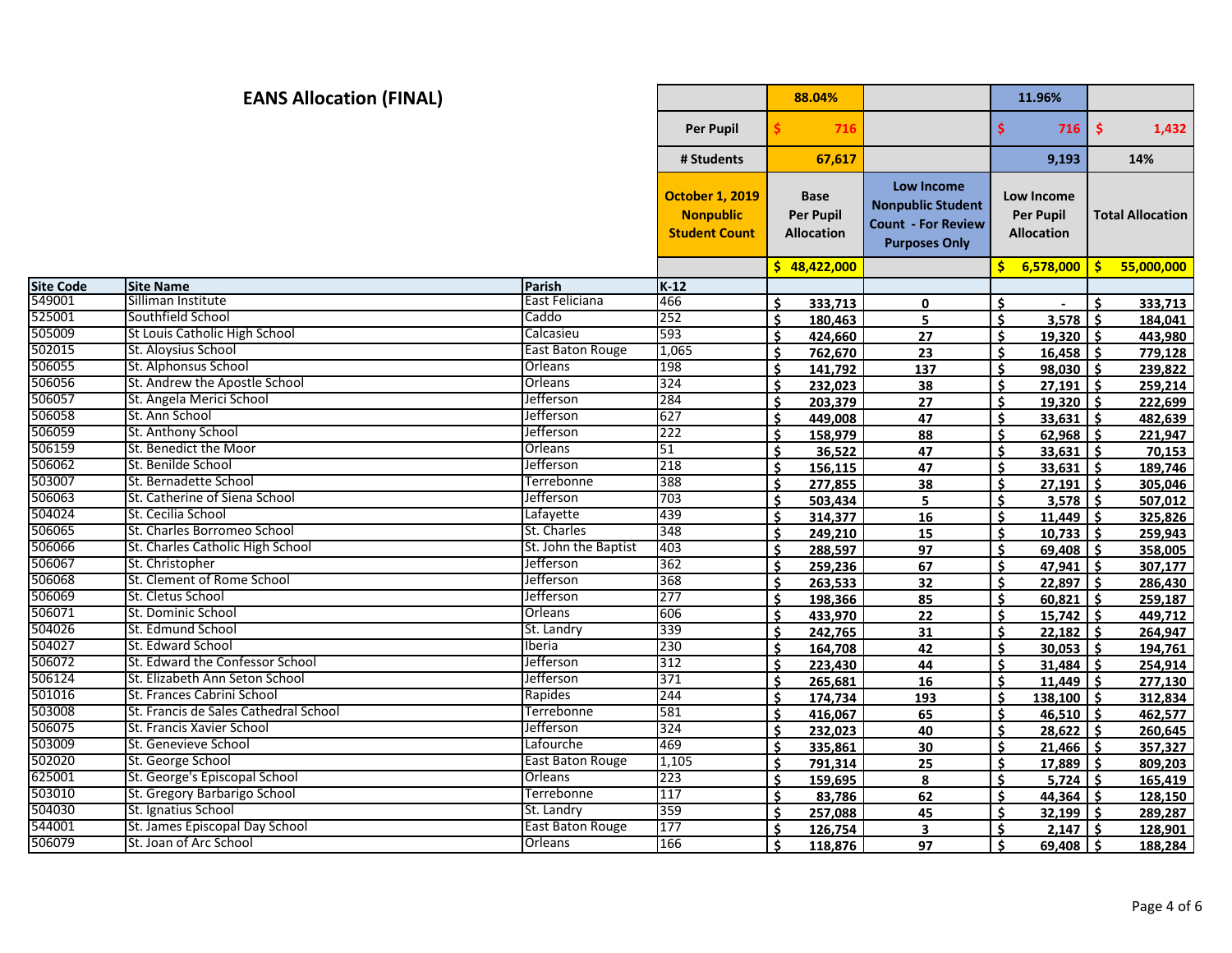## **88.04% 11.96% Per Pupil \$ 716 \$ 716 \$ 1,432 # Students 67,617 9,193 14% October 1, 2019 Nonpublic Student Count Base Per Pupil Allocation Low Income Nonpublic Student Count - For Review Purposes Only Low Income Per Pupil Allocation Total Allocation \$ 48,422,000 \$ 6,578,000 \$ 55,000,000 Site Code Site Name Parish K-12 EANS Allocation (FINAL)** St. Joan of Arc School St. John the Baptist 253 **\$ 181,179 93 \$ 66,546 \$ 247,725** St. John Berchmans Cathedral School © Caddo 174 **\$ 124,605 41 \$ 29,337 \$ 153,942** St. John Elementary School Iberville 202 **\$ 144,657 78 \$ 55,812 \$ 200,469** St. John High School Iberville 197 **\$ 141,076 21 \$ 15,026 \$ 156,102** St. Joseph Elementary & High School Avoyelles 250 **\$ 179,030 123 \$ 88,012 \$ 267,042** St. Joseph Elementary School Lafourche 590 **\$ 422,512 40 \$ 28,622 \$ 451,134** St. Joseph School Caddo 225 **\$ 161,127 32 \$ 22,897 \$ 184,024** St. Joseph School Tangipahoa 488 **\$ 349,467 44 \$ 31,484 \$ 380,951** St. Joseph's Academy East Baton Rouge 1,102 **\$ 789,166 17 \$ 12,164 \$ 801,330** St. Jude School East Baton Rouge 524 **\$ 375,248 9 \$ 6,440 \$ 381,688** St. Katharine Drexel Preparatory School Orleans 125 **\$ 89,515 102 \$ 72,986 \$ 162,501** St. Leo the Great Orleans 239 **\$ 171,153 166 \$ 118,780 \$ 289,933** St. Luke's Episcopal School East Baton Rouge 204 **\$ 146,089 6 \$ 4,293 \$ 150,382** St. Margaret Mary School St. Tammany 338 **\$ 242,049 55 \$ 39,355 \$ 281,404** St. Mark's Cathedral School (E) Caddo 244 **\$ 174,734 4 \$ 2,862 \$ 177,596** St. Mary Magdalen School Jefferson 184 **\$ 131,766 147 \$ 105,185 \$ 236,951** St. Mary's Assumption School, Cottonport Avoyelles 196 **\$ 140,360 97 \$ 69,408 \$ 209,768** St. Mary's Elementary & High School Natchitoches 336 **\$ 240,617 29 \$ 20,751 \$ 261,368** St. Matthew the Apostle School Jefferson 243 **\$ 174,018 21 \$ 15,026 \$ 189,044** St. Michael School Acadia 439 **\$ 314,377 42 \$ 30,053 \$ 344,430** St. Michael Special School Orleans 153 **\$ 109,567 45 \$ 32,199 \$ 141,766** St. Michael the Archangel Diocesan Regional HS East Baton Rouge 566 **\$ 405,325 6 \$ 4,293 \$ 409,618** St. Paul's Episcopal School (E) Orleans 214 **\$ 153,250 4 \$ 2,862 \$ 156,112** St. Paul's School St. Tammany 902 **\$ 645,942 42 \$ 30,053 \$ 675,995** St. Peter Chanel Interparochial School St. James 225 **\$ 161,127 16 \$ 11,449 \$ 172,576** St. Peter School St. John the Baptist 113 **\$ 80,922 70 \$ 50,088 \$ 131,010** St. Peter School St. Tammany 662 **\$ 474,073 32 \$ 22,897 \$ 496,970** St. Philip Neri School Jefferson 448 **\$ 320,823 145 \$ 103,754 \$ 424,577** St. Pius Elementary School Lafayette 579 **\$ 414,634 10 \$ 7,155 \$ 421,789** St. Pius X School Orleans 448 **\$ 320,823 11 \$ 7,871 \$ 328,694**

 St. Rita School Jefferson 287 **\$ 205,527 142 \$ 101,607 \$ 307,134** St. Rosalie School Jefferson 264 **\$ 189,056 181 \$ 129,514 \$ 318,570** St. Scholastica Academy St. Tammany 472 **\$ 338,009 18 \$ 12,880 \$ 350,889** St. Stephen School Orleans 144 **\$ 103,122 118 \$ 84,434 \$ 187,556**